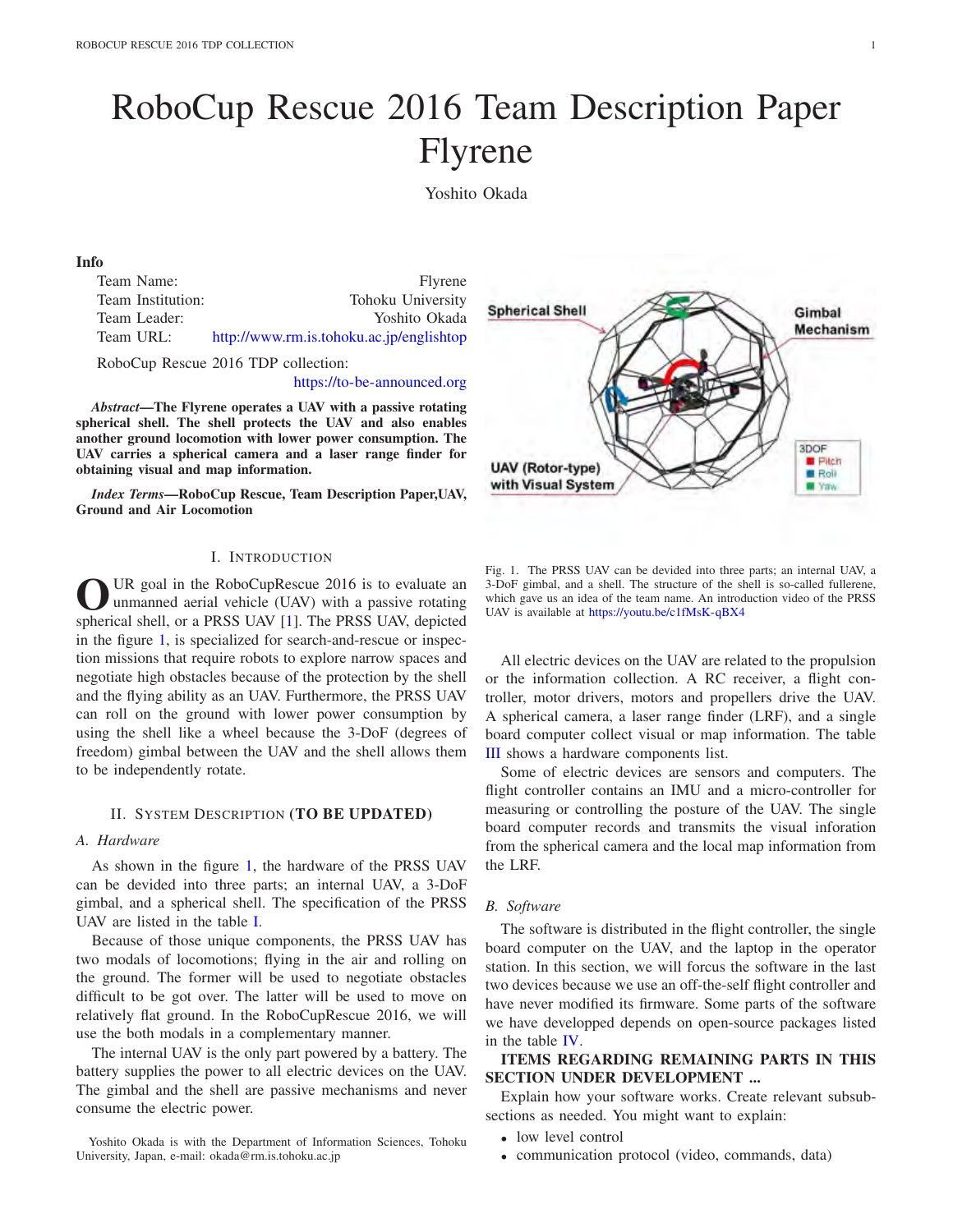- localization
- mapping
- autonomy
- victim detection
- path planning
- navigation
- arm control
- arm planning
- ...

## *C. Communication*

# ITEMS REGARDING THIS SECTION UNDER DE-VELOPMENT ...

Please use this section to describe your plan for communicating with your robots (passive tether, active tether, radio, etc.) Double check the rules regarding restrictions and rules!

## *D. Human-Robot Interface*

# ITEMS REGARDING THIS SECTION UNDER DE-VELOPMENT ...

Explain how your robot is controlled. What does the operator see? In which ways can he interact with the robot? Also describe how a potential user should be trained and how you trained the operator for your team.

#### III. APPLICATION (TO BE UPDATED)

This section covers the practical aspects of your system...

### *A. Set-up and Break-Down*

Please use this section to describe your plan for set-up and break-down of your the robots and the operator station.

#### *B. Mission Strategy*

If not already covered in the Introduction, explain your overall strategy to the RoboCup Rescue Challenge. Also mention what you cannot or don't want to do.

## *C. Experiments*

Explain how you verify your system. Did you build any standard test methods for testing your robot? What kind of experiments and validations did you do with your hardware/ software/ overall systems? What did you learn?

#### *D. Application in the Field*

Discuss how your system is applicable to the field of search and rescue. Where are its strength and weaknesses? What do you think would be possible to improve in the near and medium future towards using it in real scenarios?

## IV. CONCLUSION

The conclusion goes here. Brief summary, outlook to the competition, lessens learned from previous competitions, etc.

TABLE I AERIAL VEHICLE

| Attribute                                    | Value                                   |
|----------------------------------------------|-----------------------------------------|
| Name                                         | PRSS UAV                                |
| Locomotion                                   | quadcopter                              |
| System Weight                                | $2.5$ kg                                |
| Weight including transportation case         | 5 kg ?                                  |
| Transportation size                          | $1.0 \times 1.0 \times 1.0 \text{ m}$ ? |
| Typical operation size                       | $0.8 \times 0.8 \times 0.8 \text{ m}$   |
| Unpack and assembly time                     | $10 \text{ min}$                        |
| Startup time (off to full operation)         | 3 min                                   |
| Power consumption (idle/ typical/ max)       | 20 / 300 / 400 W                        |
| Battery endurance (idle/ normal/ heavy load) | 200 / 7.5 / 10 min                      |
| Maximum speed                                | $5 \text{ m/s}$                         |
| Payload                                      | $0.30$ kg                               |
| Cost                                         | 6000 USD                                |

TABLE II OPERATOR STATION

| Attribute                                    | Value                                   |
|----------------------------------------------|-----------------------------------------|
| Name                                         | PRSS UAV operator station               |
| System Weight                                | $3.2kg$ ?                               |
| Weight including transportation case         | $4.5kg$ ?                               |
| Transportation size                          | $0.4 \times 0.4 \times 0.2 \text{ m}$ ? |
| Typical operation size                       | $0.4 \times 0.4 \times 0.4 \text{ m}$ ? |
| Unpack and assembly time                     | 1 min                                   |
| Startup time (off to full operation)         | $2 \text{ min}$                         |
| Power consumption (idle/ typical/ max)       | $20/40/60$ W                            |
| Battery endurance (idle/ normal/ heavy load) | 6/3/2 h                                 |
| Cost                                         | 2000 USD                                |

## APPENDIX A TEAM MEMBERS AND THEIR CONTRIBUTIONS

| • Yoshito Okada       | Management        |
|-----------------------|-------------------|
| • Akihiro Ishii       | Mechanical design |
| • Xiang Xiang         | Mechanical design |
| • Carl John O. Salaan | Mechanical advice |
| • Takuma Ishii        | Mechanical advice |
| • Akito Nomura        | Software design   |
| • Tatsuya Hoshi       | Software design   |
|                       |                   |

## APPENDIX B CAD DRAWINGS

See the figure 1 for a CAD drawing.

# APPENDIX C

# LISTS

*A. Systems List*

The system consists of an aerial vehicle and an operator station. See the tables I and II for details of them.

## *B. Hardware Components List*

See the table III for hardware components.

*C. Software List*

See the table IV for software packages.

#### ACKNOWLEDGMENT

This paper is partially based on results obtained from a project commissioned by the New Energy and Industrial Technology Development Organization (NEDO).